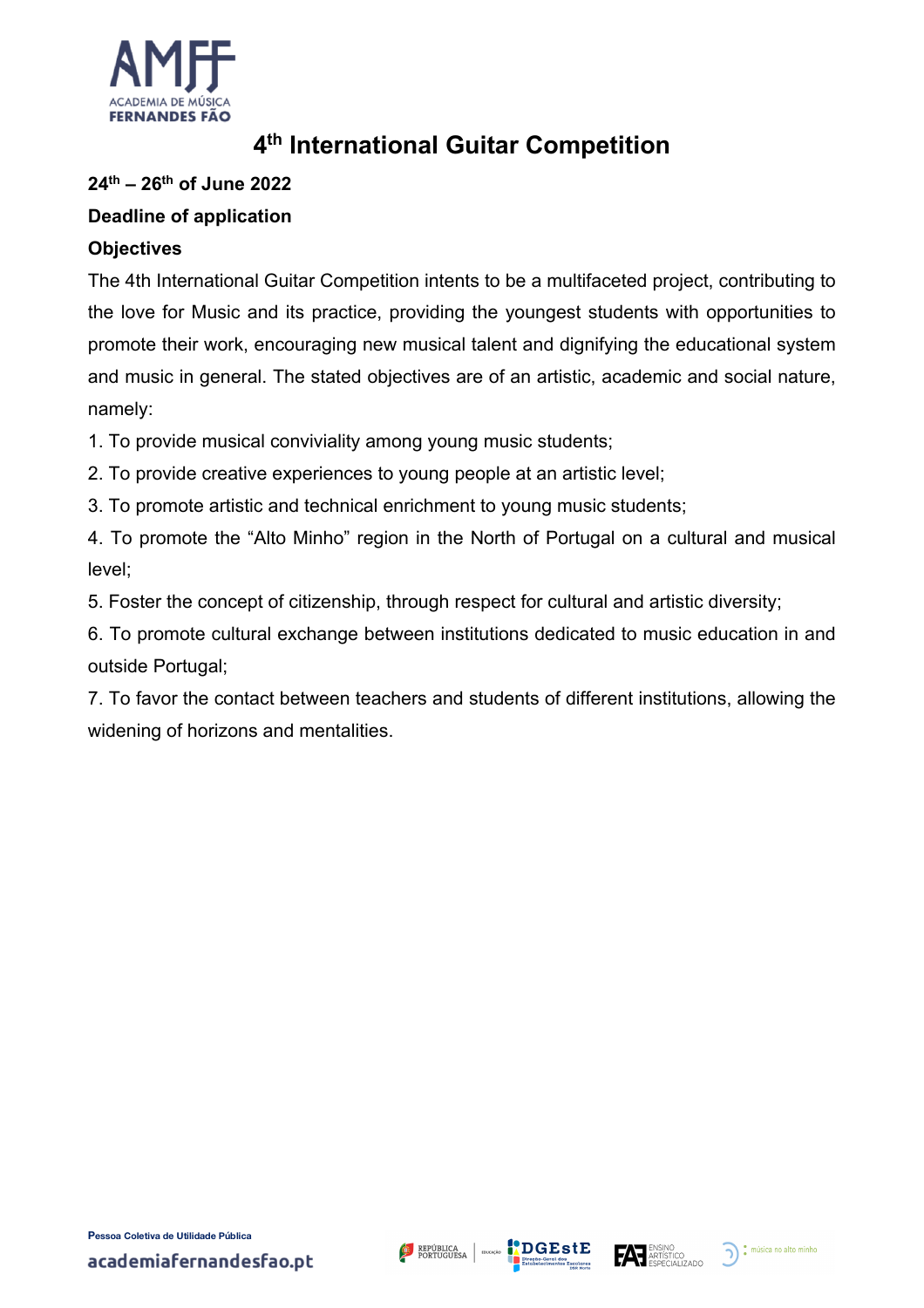

## **REGULATIONS**

- **1. Contestants:** This International Competition in open to young music students until 25 years of age completed until the 31th december 2021;
- **2. Deadline for application:** 14th of June 2022
- **3. Application Fees:**

| Category          | <b>AMFF Student</b> | <b>External Student</b> |
|-------------------|---------------------|-------------------------|
| <b>Category A</b> | 20€                 | 25€                     |
| <b>Category B</b> | 25€                 | 30€                     |
| <b>Category C</b> | 30 <sup>ε</sup>     | 40€                     |
| <b>Category D</b> | 45€                 | 55€                     |
| <b>Category E</b> | -                   | 70€                     |

- **4. Application Form**: the application should be filled in on the website of AMFF (Academia de Música Fernandes Fão) www.academiafernandesfao.pt, accompanied by a digitalized photograph of the contestant, a summarized biography of 15 lines (Arial 12) in Word format and a payment receipt of the application fee which needs to be transferred to "Academia de Música Fernandes Fão" by bank transfer to BIC/SWIFT: TOTAPTPL - IBAN PT50 0018 0003 31864192020 63 including the name of the contestant. Any questions be send by email to the following address: cig@academiafernandesfao.pt.
- **5. Applications** will be admitted by order of arrival, with a minimum of 6 and a maximum of 24 applications per Category.
- **6. Application** fees will not be devolved in case of non-attendance.
- **7. Categories** are divided as follows: Category A - students up to 10 years of age, single performance; Category B - students up to 12 years of age, single performance; Category C - students up to 15 years old, eliminatory and final round; Category D - students up to 18 years old, eliminatory and final round; Category E - students up to 25 years old, eliminatory and final round;
- **8. The schedule** of performances ad warming-up must be adhered according to what is previously stipulated; contestants will be notified of both as will the schedule be published on the website of AMFF.



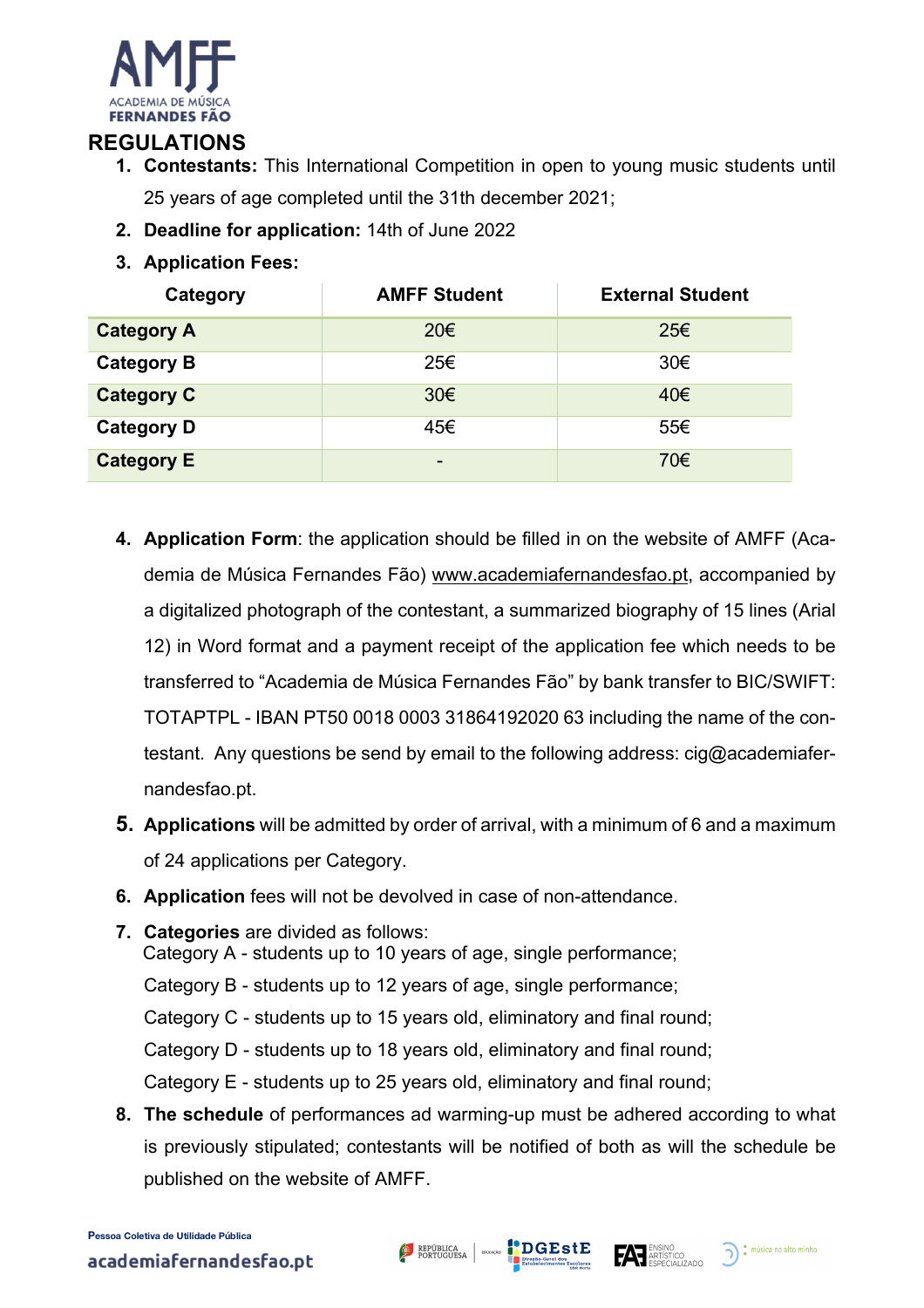

- **9. The performances** will be public.
- **10. Each contestant** has to carry his/her ID (passport or legal document), as it will be mandatory to present it on upon reception**.**
- **11.Rehearsal** due to logistic matters, it won´t be possible for candidates to rehearse in the place where the rounds will occur. It will be however possible to get a warmup room, when previously requested.
- **12.No repertoire changes** will be admitted in our programs;
- **13.Recordings** audio or video recordings of any round will only be permitted on previous request to the competition's organization, using the proper form, available at AMFF´s website, and sent along with all other necessary documents, when submitting your application.
- **14.Authorization** when submitting their forms, candidates are granting the competition their image/audio/video rights for unterminated period of time.
- **15.The jury** reserves to withhold an award in any of the categories if the contestants in the respective category have not shown the level required.
- **16.Honorary mentions** may be assigned if the jury decides they are merited.
- **17.First prize winners** of previous editions are not allowed to compete in the same category again.
- **18.The decisions** of juy are final and cannot be appealed;
- **19.The awards' ceremony** will take place during the Laureates Concert to be held on June 26th at 6:00 p.m. on the Auditorium Municipal – Vila Nova de Cerveira.
- **20.The best ranked** in each category will take part in the **Laureates Concert.** The winning contestants must be present at the awards´ ceremony; the absence at this ceremony is reason not to be awarded the degree and the respective prize.
- **21.The first prize** winner of the E-category will perform a solo recital that will take place on World Music Day (1st of October 2022).
- **22.All matters** not covered in these regulations will be submitted for consideration by the Organizing Committee of this Competition;
- **23.The organization** of the competition reserves the right to modify each of these regulations, providing that they are made known in advance.



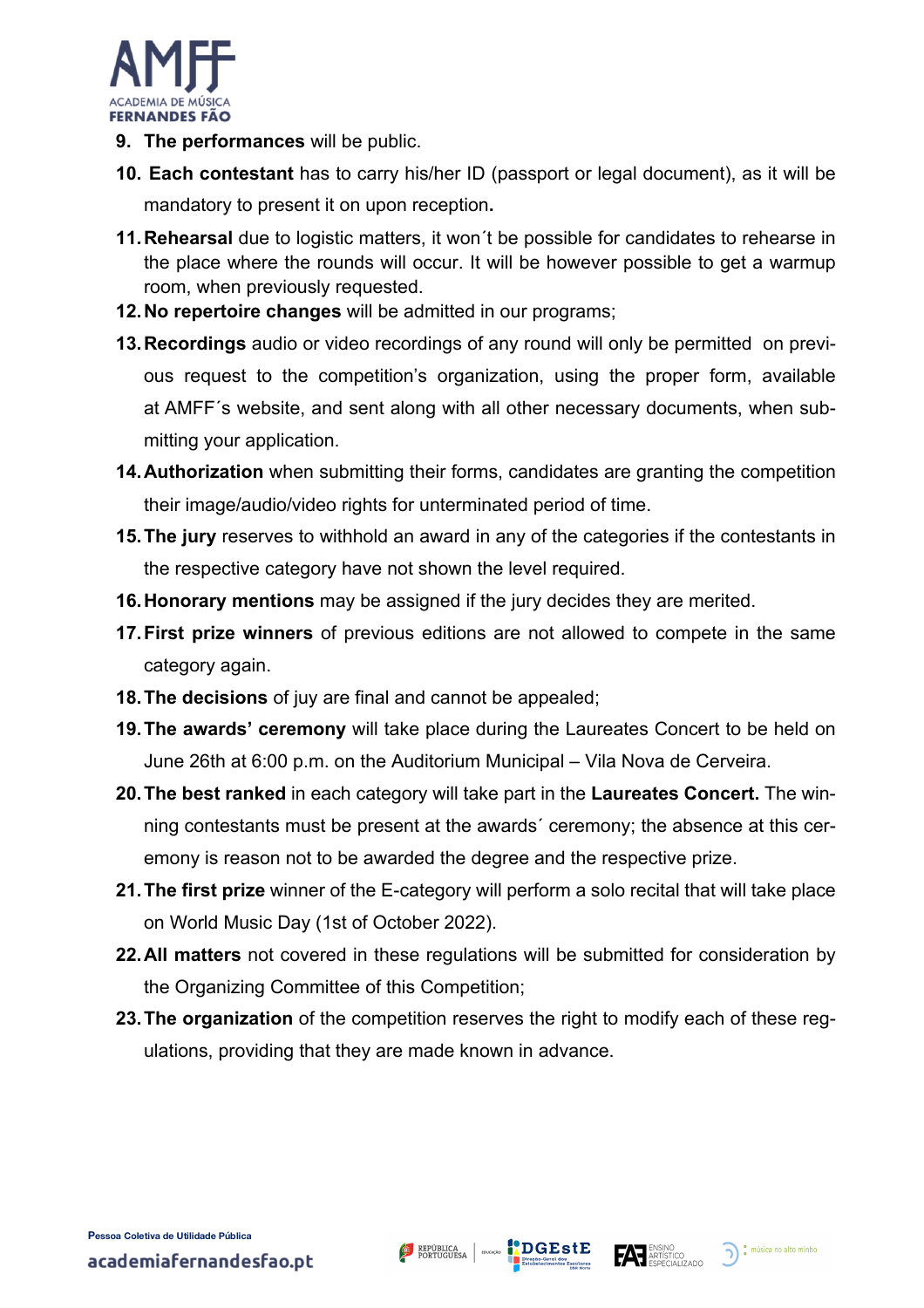

# **PROGRAM Category A** - until the age of 10, completed by 31 December 2021

Single performance – One work of the contestant´s choice with a maximum duration of 3 minutes.

**Category B** - up to 12 years old, completed by 31 December 2021 Single performance - Two contrasting works, with a maximum duration of 8 minutes.

**Category C** - up to 15 years old, completed by 31 December 2021 Elimination round - Two contrasting works with a maximum duration of 10 minutes. Final round - One work with a maximum duration of 10 minutes.

**Category D** - up to the age of 18, completed by 31 December 2021 Elimination round - Two contrasting works with a maximum duration of 15 minutes. Final round - Two contrasting works with a maximum duration of 15 minutes.

**Category E** - until the age of 25, completed by 31 December 2021 Elimination round - Two contrasting works with a maximum duration of 20 minutes. Final round - Two contrasting works with a maximum duration of 20 minutes.

## **PRIZES**

**Category A** 1<sup>st</sup> Prize – Music study tools 2<sup>nd</sup> Prize – Music study tools 3<sup>rd</sup> Prize – Music study tools

**Category C** 1st Prize - €200 2<sup>nd</sup> Prize - €125 3rd Prize - €75

**Category E** 1<sup>st</sup> Prize - €500 + Recital (€500) 2<sup>nd</sup> Prize - €300 3rd Prize - €150

**Category B** 1<sup>st</sup> Prize - Music study tools 2<sup>nd</sup> Prize - Music study tools 3<sup>rd</sup> Prize - Music study tools

**Category D** 1st Prize - €300 2<sup>nd</sup> Prize - €200 3rd Prize - €100

academiafernandesfao.pt



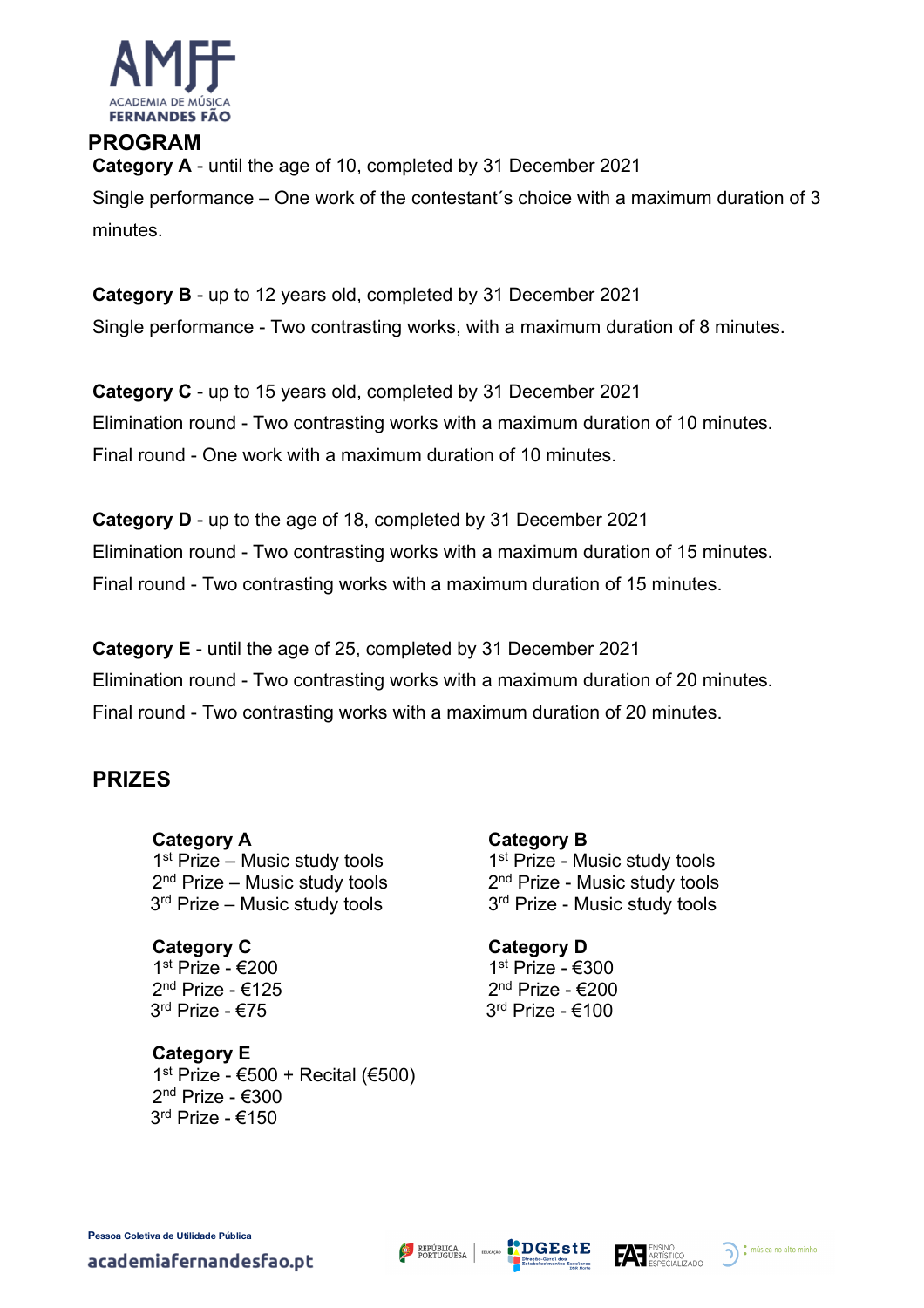

## **Jury**

#### *Sándor Papp – Invited*

**Sándor Papp** (born in 1965) got his degree of excellent result at Bratislava Music Academy (Slovakia) as Jozef Zsapka's student. He took part in several mastercourses in Greece, Spain, Bohemia, alongside such excellent masters as Roberto Aussel, Wolfgang Lendle, David Russel, Gianfranco Volpato and Alirio Diaz. In 1990 he was qualified for the final of the International Guitar Contest in Paris. He held many concert tours in Slovakia, Czech Republic, Poland, Spain, Germany, Italy, France, Danemark, Croatia, Mexico and Australia. The world premiere of the Chilean composer Lletelier Guitar Concerto belongs to his name with Debrecen Philharmonic Orchestra, Richard Charlton: Mosaic for guitar, strings and percussion, István Szigeti: Nuovo Capriccio for guitar and strings. He also performed many times the most famous guitar concerto Joaquin Rodrigo: Concierto de Aranjuez. He is founder in his city the Debrecen Guitarquartet, overall he plays with chamber music with vibrafonist. He regularly goes for concerts and holds courses both in Hungary and abroad, as solist and chamber musician. He recorded 4 CDs (1997, 2002, 2005, 2008). At present he is director and art-teacher at Béla Bartók Music Institute of Miskolc University. In 2007 he received his doctoral degree at Bratislava Music Academy (Slovakia). Artistic director of Gyöngyös International Guitarfestival.

www.gyongyos.wixsite.com/2019

www.sandorpapp.wixsite.com/guitar

#### *Sergio Echeverri - Guitar*

(Colômbia/França)

1/8/1958

Higher Degree in Guitar from the Claude Debussy Conservatory (Paris) and Bachelor's Degree with professionalization in Music Teaching from the University of Aveiro. Guitar Classes and Master Classes with Ramon de Herrera, Marco Ferraro, Francis Verba, Rafael Andia, Roberto Aussel, Michel Sadanowsky, Josef Zsapka, Paulo Vaz de Carvalho. Professor at the Music Academies of Viana do Castelo, Esposende, Vila do Conde, Conservatory of Maia and Calouste Gulbenkian Conservatory of Aveiro. Guitar Teacher and Guitar Ensemble at AMFF since 1993. Member of the Jury in the VII Luso-Spanish Fafe Guitar Contest and 2nd International Guitar Contest of Vila Nova de Cerveira.